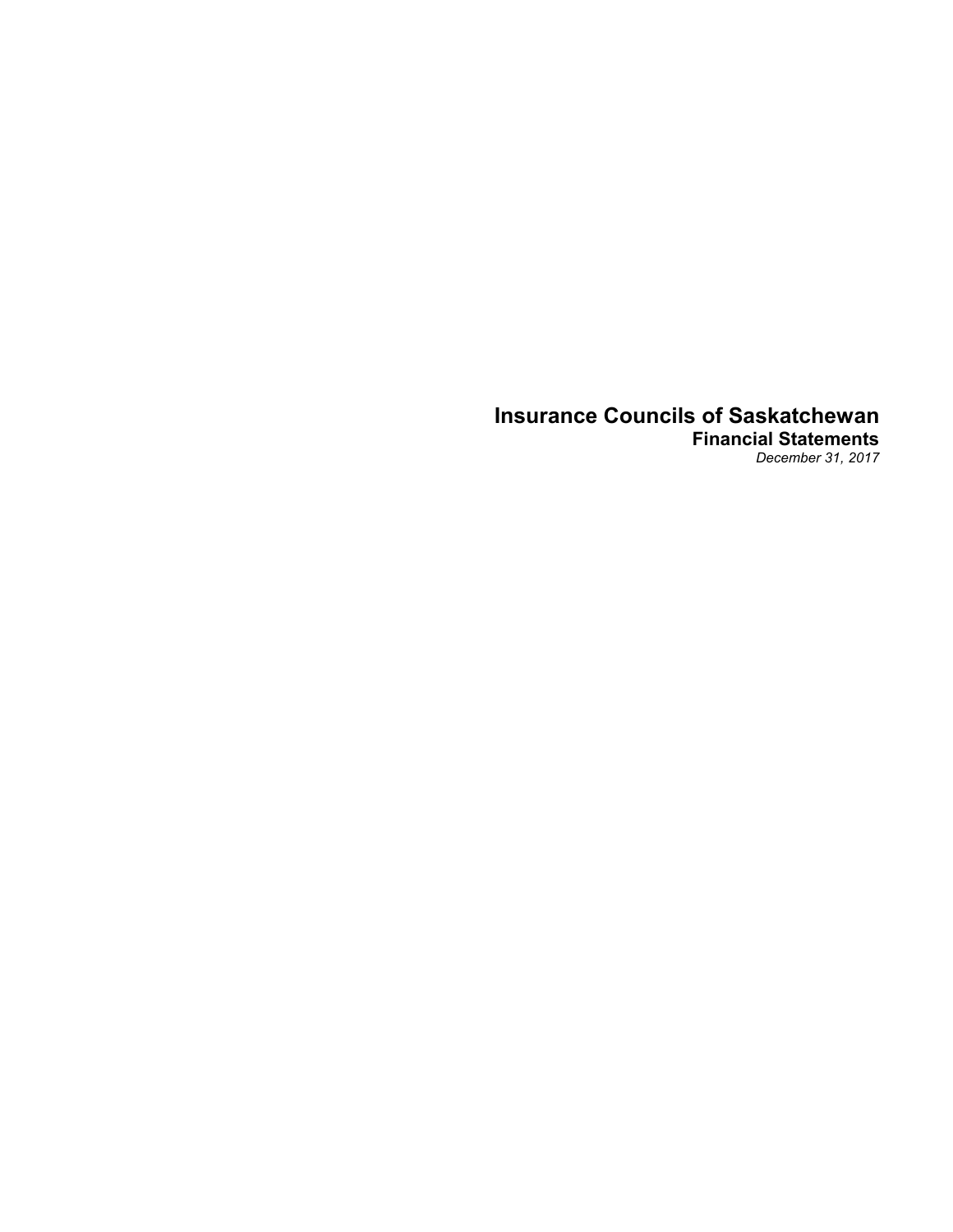To the Members of Insurance Councils of Saskatchewan:

Management is responsible for the preparation and presentation of the accompanying financial statements, including responsibility for significant accounting judgments and estimates in accordance with Canadian accounting standards for not-for-profit organizations. This responsibility includes selecting appropriate accounting principles and methods, and making decisions affecting the measurement of transactions in which objective judgment is required.

In discharging its responsibilities for the integrity and fairness of the financial statements, management designs and maintains the necessary accounting systems and related internal controls to provide reasonable assurance that transactions are authorized, assets are safeguarded and financial records are properly maintained to provide reliable information for the preparation of financial statements.

The Governance/Finance Committee is composed entirely of Governors who are neither management nor employees of the Organization. The Board is responsible for overseeing management in the performance of its financial reporting responsibilities, and for approving the financial information. The Board fulfils these responsibilities by reviewing the financial information prepared by management and discussing relevant matters with management, and external auditors. The Board is also responsible for recommending the appointment of the Organization's external auditors.

MNP LLP is appointed by the Members to audit the financial statements and report directly to them; their report follows. The external auditors have full and free access to, and may meet periodically and separately with, both the Board and management to discuss their audit findings.

April 13, 2018

Executive Director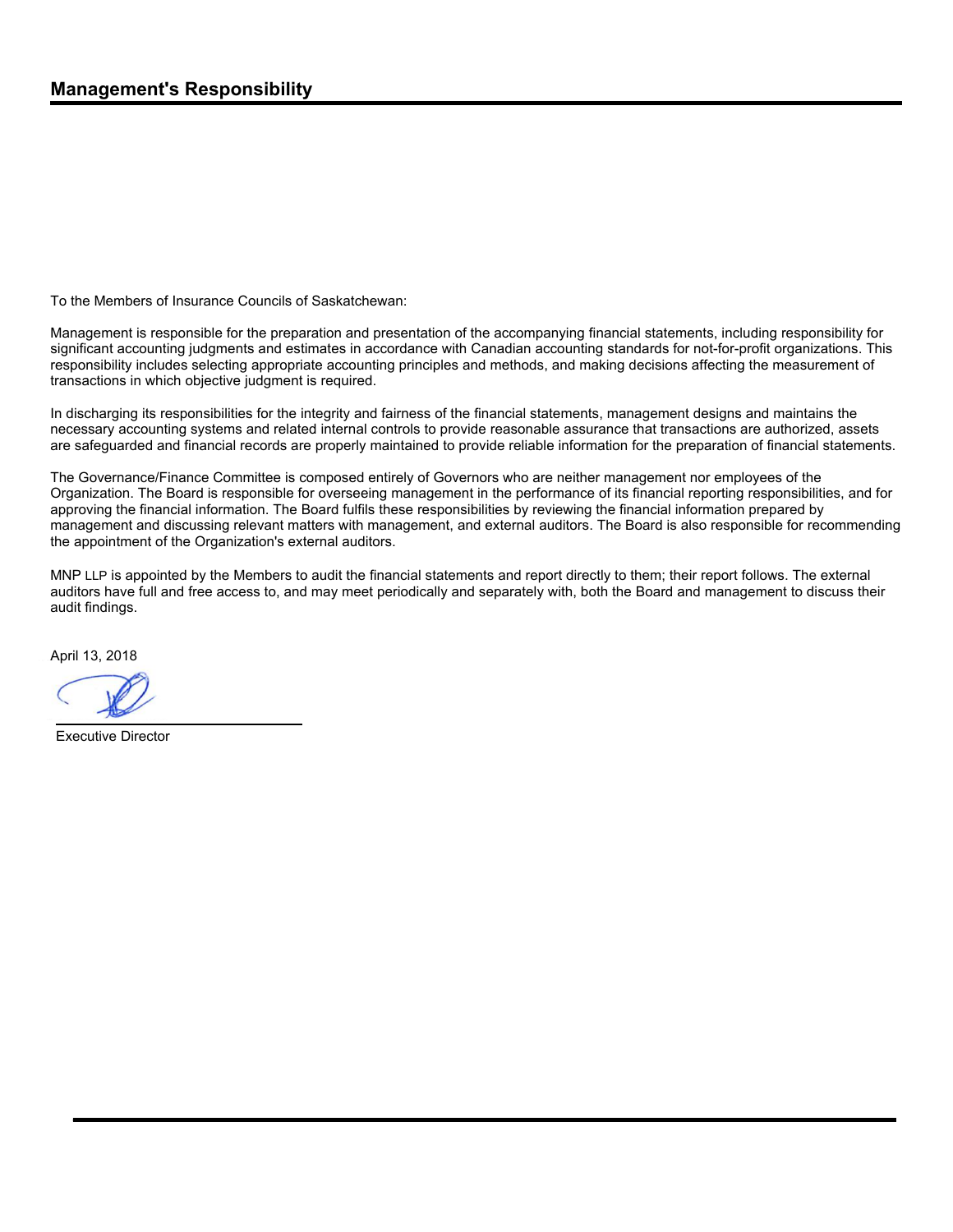

### **Independent Auditors' Report**

To the Members of Insurance Councils of Saskatchewan:

We have audited the accompanying financial statements of Insurance Councils of Saskatchewan, which comprise the statement of financial position as at December 31, 2017, and the statements of operations, changes in net assets and cash flows for the year then ended, and a summary of significant accounting policies and other explanatory information.

#### *Management's Responsibility for the Financial Statements*

Management is responsible for the preparation and fair presentation of these financial statements in accordance with Canadian accounting standards for not-for-profit organizations, and for such internal control as management determines is necessary to enable the preparation of financial statements that are free from material misstatement, whether due to fraud or error.

#### *Auditors' Responsibility*

Our responsibility is to express an opinion on these financial statements based on our audit. We conducted our audit in accordance with Canadian generally accepted auditing standards. Those standards require that we comply with ethical requirements and plan and perform the audit to obtain reasonable assurance about whether the financial statements are free from material misstatement.

An audit involves performing procedures to obtain audit evidence about the amounts and disclosures in the financial statements. The procedures selected depend on the auditors' judgment, including the assessment of the risks of material misstatement of the financial statements, whether due to fraud or error. In making those risk assessments, the auditor considers internal control relevant to the entity's preparation and fair presentation of the financial statements in order to design audit procedures that are appropriate in the circumstances, but not for the purpose of expressing an opinion on the effectiveness of the entity's internal control. An audit also includes evaluating the appropriateness of accounting policies used and the reasonableness of accounting estimates made by management, as well as evaluating the overall presentation of the financial statements.

We believe that the audit evidence we have obtained is sufficient and appropriate to provide a basis for our audit opinion.

#### *Opinion*

In our opinion, the financial statements present fairly, in all material respects, the financial position of Insurance Councils of Saskatchewan as at December 31, 2017 and the results of its operations, changes in net assets and its cash flows for the year then ended in accordance with Canadian accounting standards for not-for-profit organizations.

Regina, Saskatchewan

 $MNP$ LLP

April 13, 2018 Chartered Professional Accountants





**Accounting › Consulting › Tax** SUITE 900, ROYAL BANK BUILDING, 2010 - 11TH AVENUE, REGINA SK, S4P 0J3 1.877.500.0780 P: 306.790.7900 F: 306.790.7990 **MNP.ca**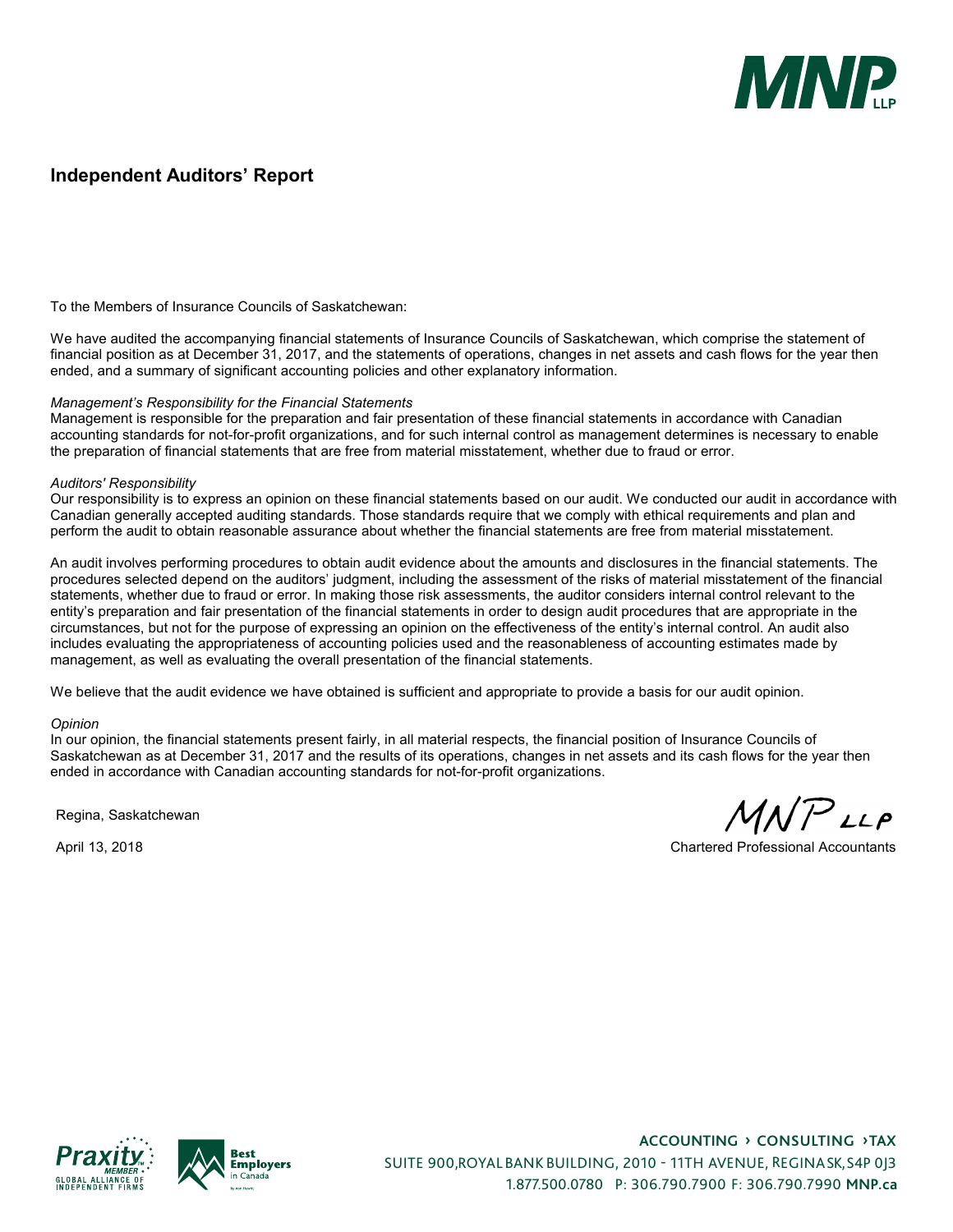### **Statement of Financial Position**

*As at December 31, 2017*

|                                                                                     | 2017                   | 2016                 |
|-------------------------------------------------------------------------------------|------------------------|----------------------|
| <b>Assets</b>                                                                       |                        |                      |
| <b>Current</b><br>Cash                                                              | 573,162                | 177,206              |
| Short-term investments (Note 3)                                                     | 365,353                | 491,013              |
| Accounts receivable<br>Accrued interest                                             | 17,852<br>4,006        | 17,163<br>3,720      |
| Prepaid expenses                                                                    | 3,132                  | 4,002                |
|                                                                                     | 963,505                | 693,104              |
| Investments (Note 3)                                                                | 718,830                | 663,467              |
| Capital assets (Note 4)                                                             | 103,576                | 156,903              |
| Intangible assets (Note 5)                                                          | 1,584,909              | 1,676,389            |
|                                                                                     | 3,370,820              | 3,189,863            |
| <b>Liabilities</b>                                                                  |                        |                      |
| <b>Current</b>                                                                      |                        |                      |
| Accounts payable and accruals<br>Deferred tenant inducement (Note 6)                | 58,551<br>10,106       | 64,926<br>12,982     |
| Annual license renewal fees received in advance (Note 7)                            | 85,255                 | 87,970               |
|                                                                                     | 153,912                | 165,878              |
|                                                                                     |                        |                      |
| <b>Net Assets</b>                                                                   |                        |                      |
| Unrestricted net assets<br>Invested in property and equipment and intangible assets | 1,028,423<br>1,688,485 | 790,693<br>1,833,292 |
| Litigation reserve - internally restricted (Note 8)                                 | 200,000                | 200,000              |
| Software development reserve - internally restricted (Note 9)                       | 300,000                | 200,000              |
|                                                                                     | 3,216,908              | 3,023,985            |
|                                                                                     | 3,370,820              | 3,189,863            |

#### **Approved on behalf of the Council**

1 M Har برد Member Membe Member

**Member** 

**Member** 

Robertson  $\mathscr{P}$ 

Member

*The accompanying notes are an integral part of these financial statements*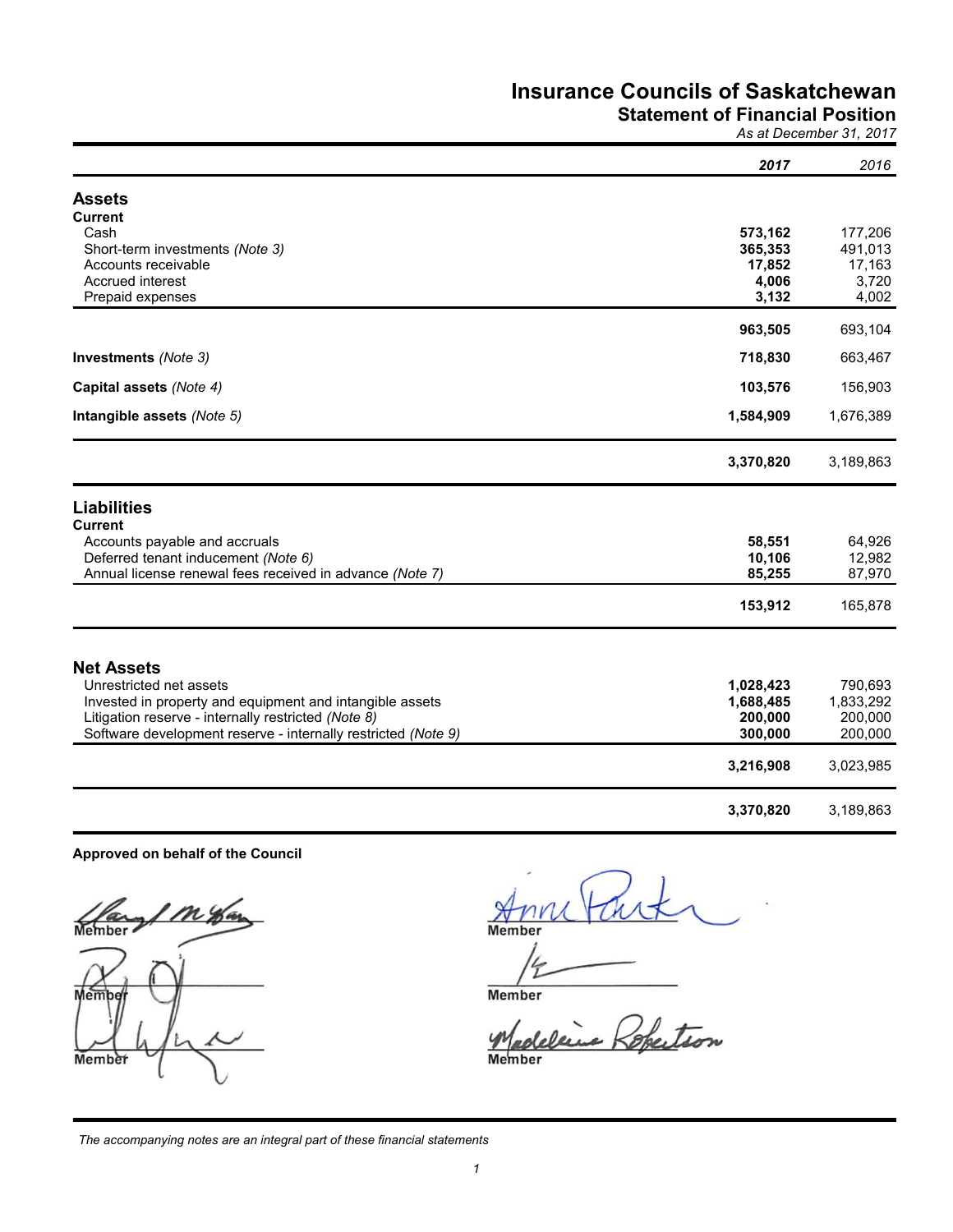#### **Statement of Operations**

*For the year ended December 31, 2017*

|                                                    | 2017      | 2016       |
|----------------------------------------------------|-----------|------------|
| <b>Revenue</b>                                     |           |            |
| Licence fees                                       | 1,700,220 | 1,653,150  |
| <b>Examination fees</b>                            | 84,655    | 63,960     |
| Investigative fines and penalties                  | 22,737    | 41,422     |
| Investment income                                  | 21,886    | 44,801     |
| Course provider fees                               | 18,560    | 15,640     |
| Investigative cost recovery                        | 11,990    | 24,930     |
| Miscellaneous                                      |           | 500        |
| Rental income                                      |           | 14,000     |
|                                                    | 1,860,048 | 1,858,403  |
|                                                    |           |            |
| <b>Expenses</b><br>Amortization on capital assets  | 65,831    | 47,888     |
| Amortization on intangible assets                  | 239,094   | 256,459    |
| Audit and legal fees                               | 36,637    | 34,827     |
| <b>Bank charges</b>                                | 42,827    | 40,428     |
| Bond/insurance                                     | 4,181     | 4,145      |
| Committee meetings                                 | 62,727    | 50,396     |
| Complaints                                         | 9,066     | 5,200      |
| Computer                                           | 107,541   | 88,564     |
| Consultants                                        | 16,945    | 44,275     |
| Council meetings - GICS                            | 43,750    | 51,553     |
| Council meetings - Hail                            | 22        | 2,820      |
| Council meetings - Life                            | 29,912    | 39,370     |
| Examination                                        | 32,597    | 23,066     |
| Investigation                                      | 10,428    | 11,474     |
| <b>Miscellaneous</b>                               | 5,307     | 3,740      |
| Office supplies                                    | 24,789    | 27,129     |
| Postage and courier                                | 9,912     | 22,824     |
| Rent expense                                       | 100,644   | 99,279     |
| <b>Salaries</b>                                    | 814,917   | 773,182    |
| Telephone                                          | 9,998     | 10,424     |
|                                                    | 1,667,125 | 1,637,043  |
| Excess of revenue over expenses before other items | 192,923   | 221,360    |
| <b>Other items</b>                                 |           |            |
| Write-down on intangible assets (Note 5)           |           | (218, 163) |
| <b>Excess of revenue over expenses</b>             | 192,923   | 3,197      |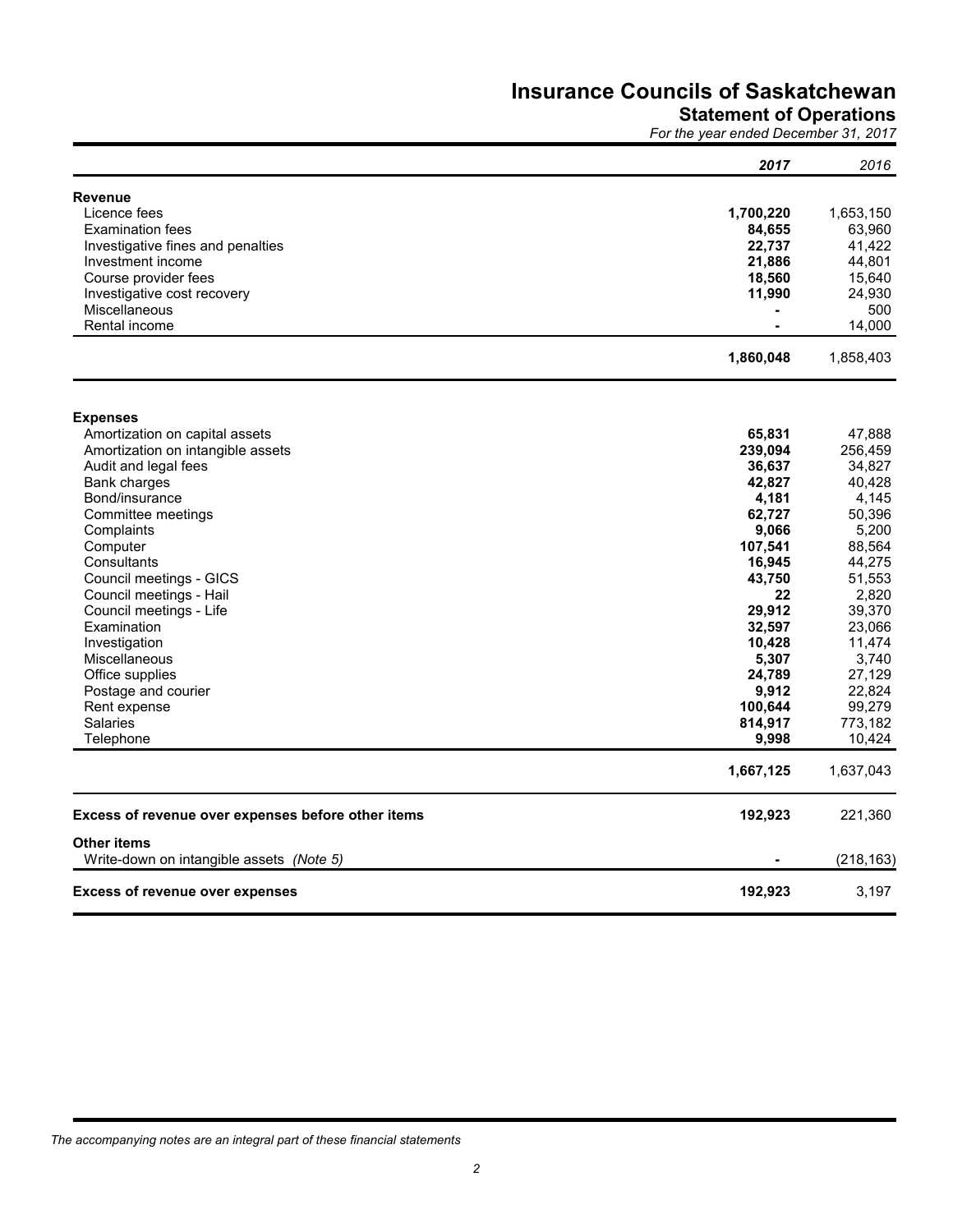## **Insurance Councils of Saskatchewan Statement of Changes in Net Assets**

*For the year ended December 31, 2017*

|                                                                | <b>Unrestricted Net</b><br>Assets | <b>Invested in Property and</b><br><b>Equipment and Intangible</b><br>Assets | <b>Litigation Reserve -</b><br><b>Internally Restricted</b> | <b>Software Development</b><br><b>Reserve - Internally</b><br><b>Restricted</b> | 2017 Total | 2016 Total     |
|----------------------------------------------------------------|-----------------------------------|------------------------------------------------------------------------------|-------------------------------------------------------------|---------------------------------------------------------------------------------|------------|----------------|
| Net assets, beginning of year                                  | 790.693                           | 1,833,292                                                                    | 200,000                                                     | 200.000                                                                         | 3,023,985  | 3,020,788      |
| <b>Excess of revenue over expenses</b>                         | 337,730                           | (144, 807)                                                                   |                                                             |                                                                                 | 192.923    | 3,197          |
|                                                                | 1,128,423                         | 1,688,485                                                                    | 200,000                                                     | 200,000                                                                         | 3.216.908  | 3,023,985      |
| Interfund transfer of software<br>development reserve (Note 9) | (100,000)                         | $\blacksquare$                                                               | ۰                                                           | 100.000                                                                         |            | $\blacksquare$ |
| Net assets, end of year                                        | 1,028,423                         | 1,688,485                                                                    | 200,000                                                     | 300,000                                                                         | 3.216.908  | 3,023,985      |

*The accompanying notes are an integral part of these financial statements*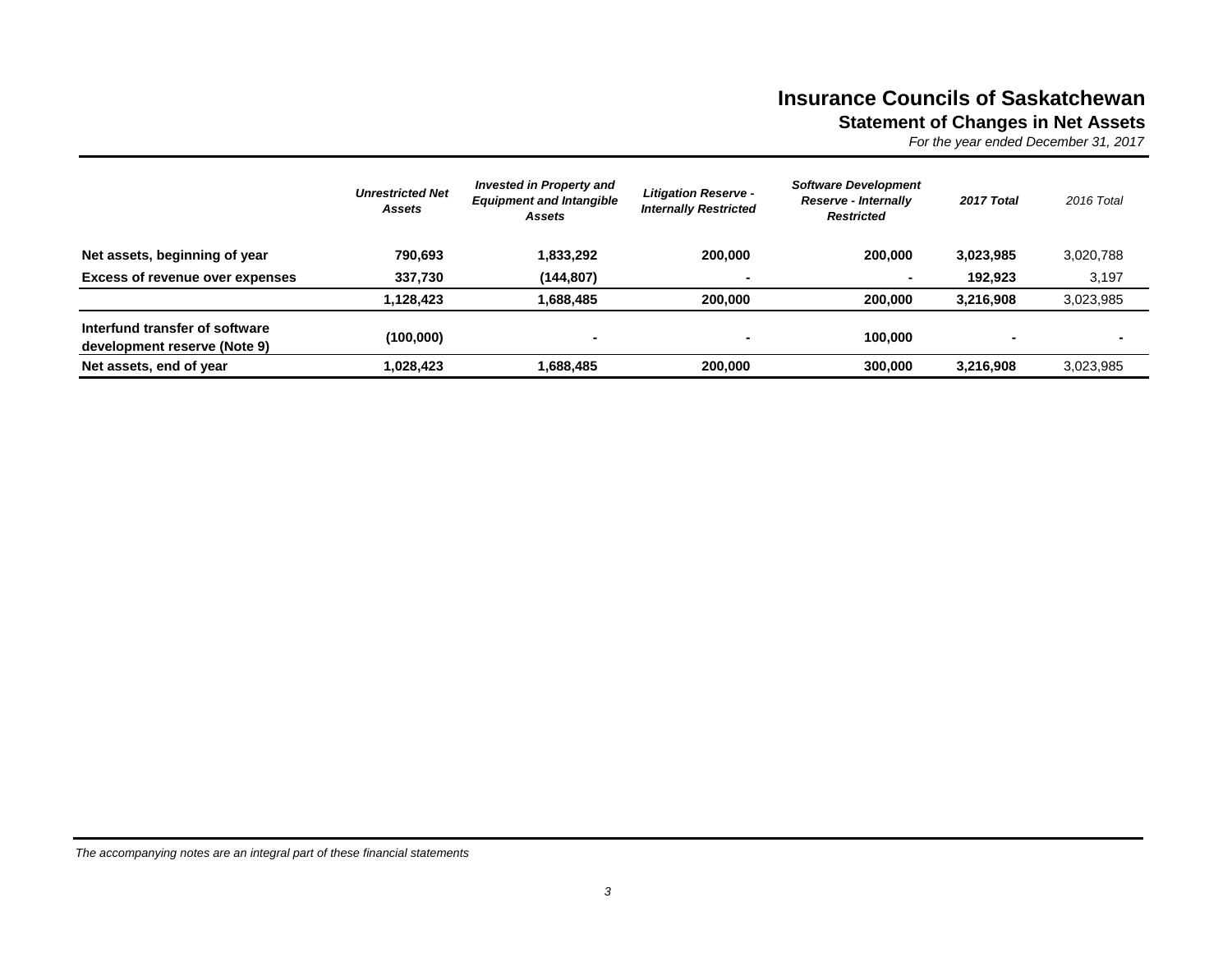### **Statement of Cash Flows**

*For the year ended December 31, 2017*

|                                                                            | 2017       | 2016                  |
|----------------------------------------------------------------------------|------------|-----------------------|
| Cash provided by (used for) the following activities                       |            |                       |
| Operating                                                                  |            |                       |
| Excess of revenue over expenses                                            | 192,923    | 3,197                 |
| Amortization on capital assets                                             | 65,831     | 47,887                |
| Amortization on intangible assets                                          | 239,094    | 256,459               |
| Write-down on intangible assets                                            |            | 218,163               |
| Change in fair value and unrealized gains on sale of investments           | (3,931)    | (3,658)               |
| Deferred tenant inducement recognized                                      | (2,876)    | (2,876)               |
|                                                                            | 491,041    | 519,172               |
| Changes in working capital accounts                                        |            |                       |
| Accounts receivable                                                        | (689)      | (12, 942)             |
| Accrued interest                                                           | (286)      | 5,502                 |
| Prepaid expenses                                                           | 870        | 1,475                 |
| Accounts payable and accruals                                              | (6, 376)   | (27,072)              |
| Annual licence renewal fees received in advance                            | (2,715)    | 10,235                |
|                                                                            | 481,845    | 496,370               |
| Investing                                                                  |            |                       |
| Purchase of capital assets                                                 | (12, 504)  | (131, 326)            |
| Purchase of investments                                                    | (334, 375) | (318, 423)            |
| Proceeds on disposal of investments                                        | 408,604    | 555,206               |
| Purchase of intangible assets                                              | (147, 614) | (937,200)             |
|                                                                            | (85, 889)  | (831,743)             |
|                                                                            | 395,956    |                       |
| Increase (decrease) in cash resources<br>Cash resources, beginning of year | 177,206    | (335, 373)<br>512,579 |
| Cash resources, end of year                                                | 573,162    | 177,206               |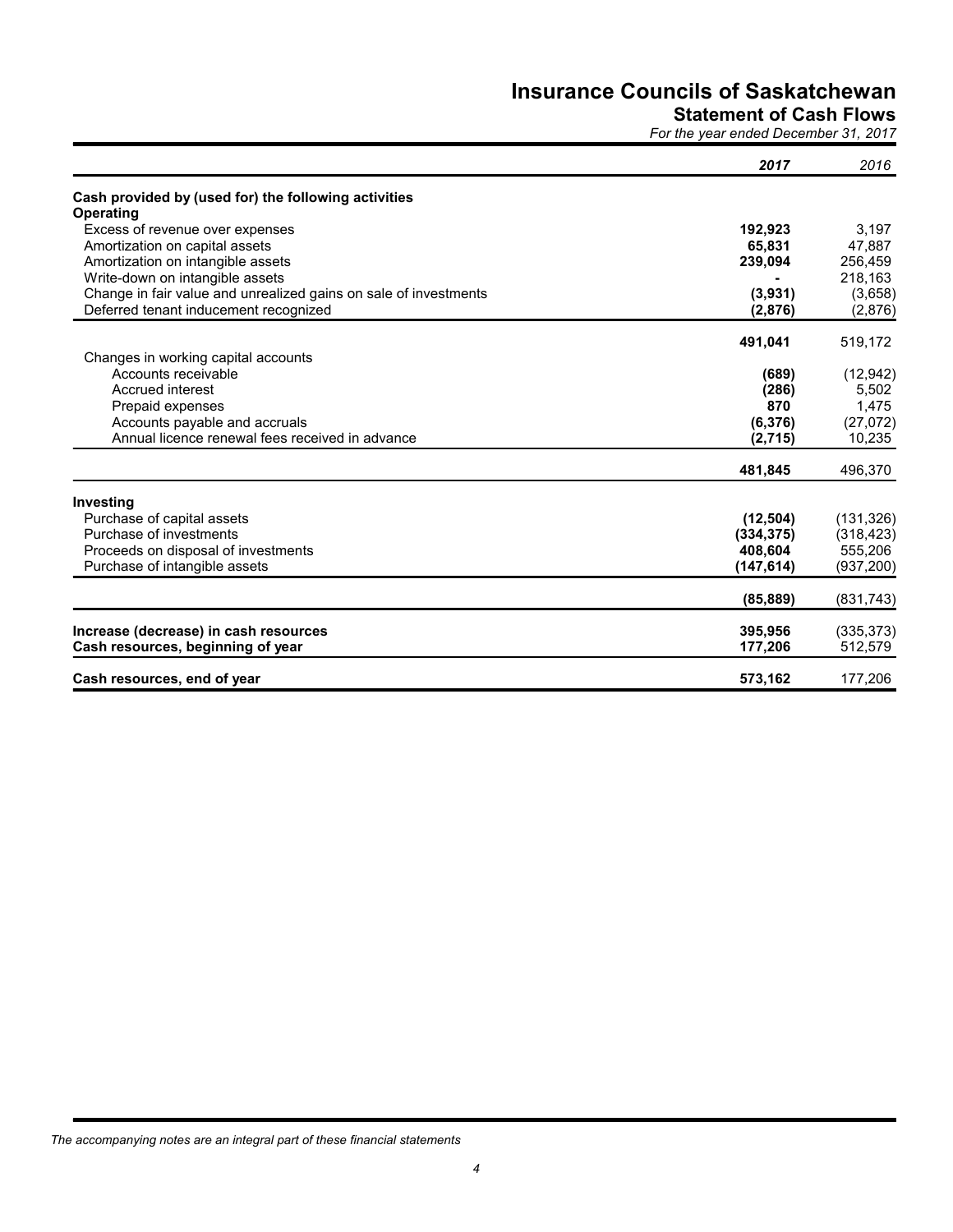*For the year ended December 31, 2017*

#### **1. Incorporation and nature of the organization**

Insurance Councils of Saskatchewan ("ICS") was established by regulation pursuant to the Saskatchewan Insurance Amendment Act, 1985, as a not-for-profit organization and is exempt from income tax under Section 149 of the Income Tax Act.

ICS issues annual licenses to individual and agency licencees in accordance with the licensing powers delegated to it by the Superintendent of Insurance.

#### **2. Significant accounting policies**

The financial statements have been prepared in accordance with Canadian accounting standards for not-for-profit organizations set out in Part III of the CPA Canada Handbook - Accounting, as issued by the Accounting Standards Board in Canada, and include the following significant accounting policies:

#### *Measurement uncertainty (use of estimates)*

The preparation of financial statements in conformity with Canadian accounting standards for not-for-profit organizations requires management to make estimates and assumptions that affect the reported amounts of assets and liabilities and disclosure of contingent assets and liabilities at the date of the financial statements, and the reported amounts of revenues and expenses during the reporting period.

Accounts receivable are stated after evaluation as to their collectability and an appropriate allowance for doubtful accounts is provided where considered necessary. Amortization is based on the estimated useful lives of capital assets and intangible assets.

These estimates and assumptions are reviewed periodically and, as adjustments become necessary they are reported in excess of revenues and expenses in the periods in which they become known.

#### *Capital assets*

Purchased capital assets are recorded at cost. Contributed capital assets are recorded at fair value at the date of contribution if fair value can be reasonably determined.

Amortization is provided using the methods listed below at rates intended to amortize the cost of assets over their estimated useful lives.

|                         | Method            | Rate       |
|-------------------------|-------------------|------------|
| Computer hardware       | straight-line     | $30\%$     |
| Computer software       | straight-line     | $100 \%$   |
| Furniture and equipment | declining balance | 20%        |
| Leasehold improvements  | straight-line     | lease term |

#### *Intangible asset*

An intangible asset subject to amortization is recorded at cost. Contributed intangible assets are recorded at fair value at the date of contribution if fair value can be reasonably determined.

Amortization is provided using the method listed below at a rate intended to amortize the cost of intangible asset over its estimated useful life.

|                            | Method        | Rate |
|----------------------------|---------------|------|
| Software development costs | straight-line | 10 % |

An intangible asset not subject to amortization is recorded at cost, less any permanent write-down. Contributed intangible assets are recorded at fair value at the date of contribution if fair value can be reasonably determined.

When an intangible asset no longer contributes to ICS' ability to provide services, its carrying amount is written down to residual value, if any.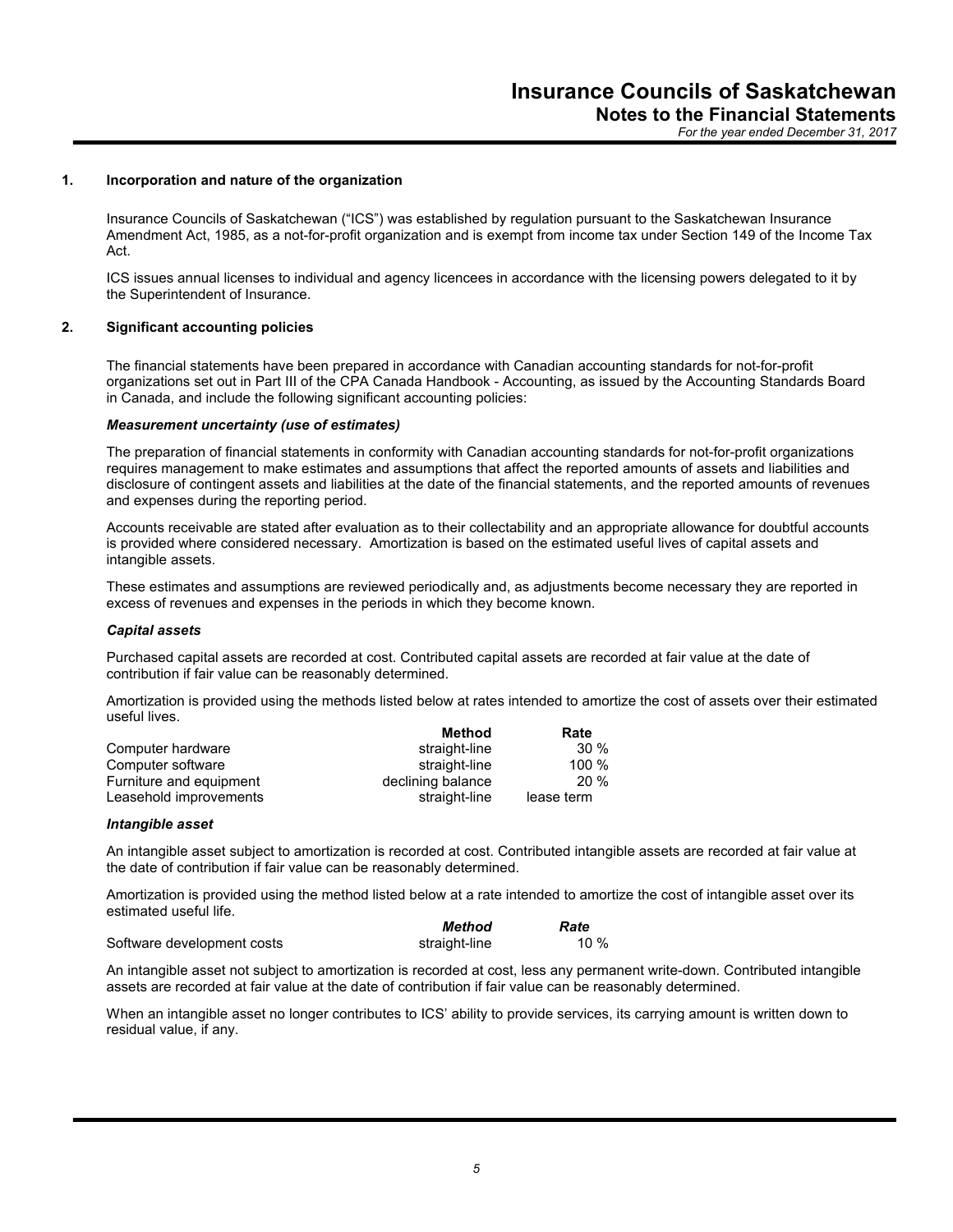*For the year ended December 31, 2017*

#### *2. Significant accounting policies (cont'd)*

#### *Long-lived assets*

Long-lived assets consist of capital assets and intangible assets with finite useful lives. Long-lived assets held for use are measured and amortized as described in the applicable accounting policies.

When ICS determines that a long-lived asset no longer has any long-term service potential to the organization, the excess of its net carrying amount over any residual value is recognized as an expense in the statement of operations. Write-downs are not reversed.

#### *Revenue recognition*

Licence fees are recognized in the period the price is determinable and collection is reasonably assured.

Fees received in advance are deferred and recognized as income in the period in which the licence is issued.

All other revenue is recognized in the period it is earned, price is determinable and collection is reasonably assured.

#### *Registered savings plan*

ICS has made contributions of \$41,320 (2016 - \$40,009) to employees' registered savings plans. The contributions are expensed as incurred.

#### *Financial instruments*

ICS recognizes its financial instruments when ICS becomes party to the contractual provisions of the financial instrument. All financial instruments are initially recorded at their fair value, including financial assets and liabilities originated and issued in a related party transaction with management. Financial assets and liabilities originated and issued in all other related party transactions are initially measured at their carrying or exchange amount in accordance with Section 3840 *Related Party Transactions*.

At initial recognition, ICS may irrevocably elect to subsequently measure any financial instrument at fair value. ICS subsequently measures all its financial assets and financial liabilties at amortized cost, except for investments which are at fair value.

Transaction costs and financing fees directly attributable to the origination, acquisition, issuance or assumption of financial instruments subsequently measured at fair value are immediately recognized in the excess of revenues over expenses for the current period. Conversely, transaction costs and financing fees are added to the carrying amount for those financial instruments subsequently measured at cost or amortized cost.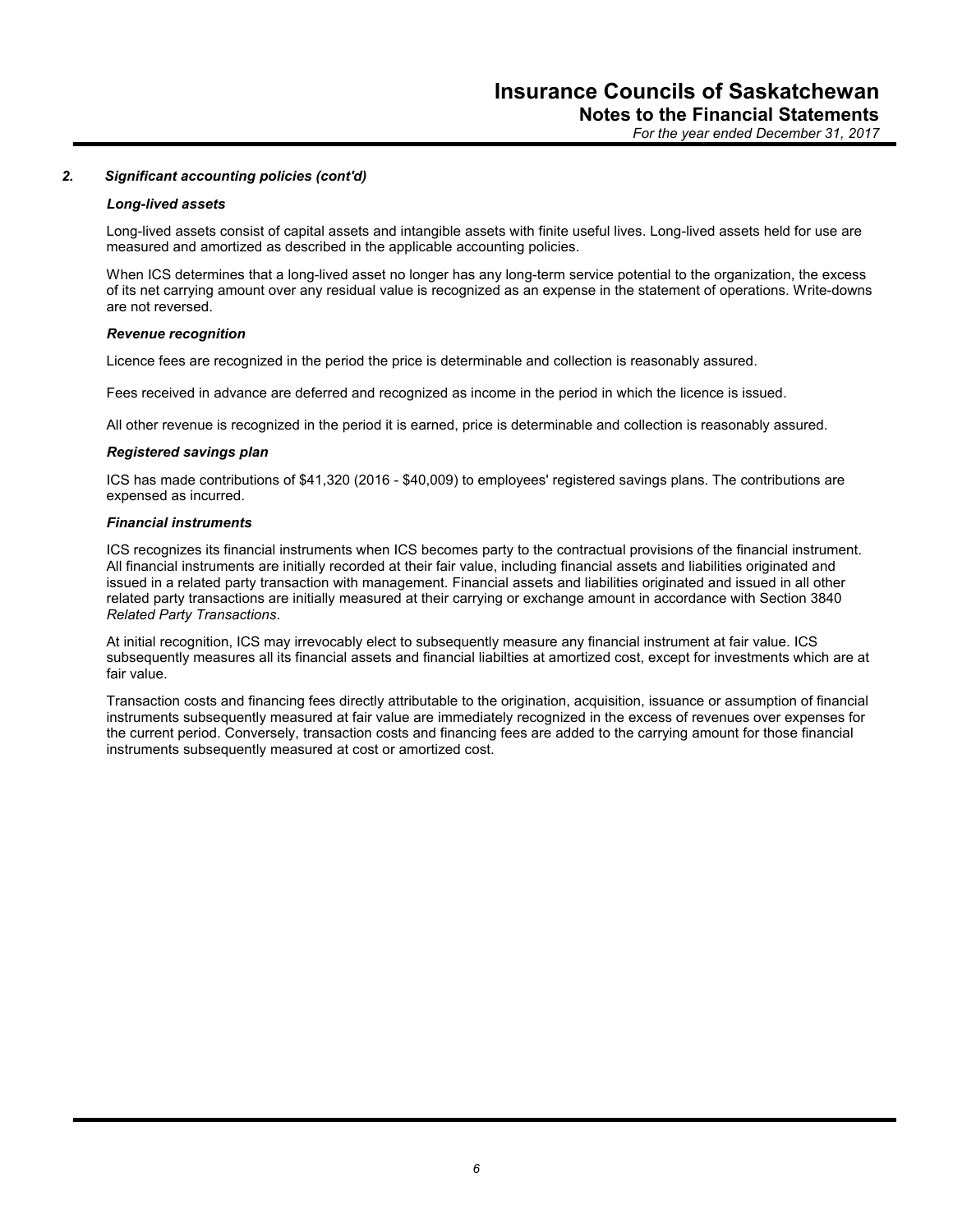**Notes to the Financial Statements**

*For the year ended December 31, 2017*

### **3. Investments**

|                                             | Rate     | <b>Maturity Date</b> | <b>Fair Value as at</b><br>December 31,<br>2017 | Fair Value as at<br>December 31,<br>2016 |
|---------------------------------------------|----------|----------------------|-------------------------------------------------|------------------------------------------|
| Bank of Montreal savings                    |          |                      |                                                 |                                          |
| account<br>CIBC high interest savings       | Variable | N/A                  | 89,436                                          | 88,856                                   |
| account<br>Renaissance high interest        | Variable | N/A                  |                                                 | 183,422                                  |
| savings account<br>Cominar Real Estate bond | Variable | N/A                  |                                                 | 25                                       |
|                                             | 4.274%   | June 15, 2017        |                                                 | 50,491                                   |
| Ford Credit Canada bond                     | 3.320%   | December 19, 2017    |                                                 | 128,230                                  |
| CIBC commercial paper                       | N/A      | December 14, 2017    |                                                 | 39,989                                   |
| Riocan Real Estate bond                     | 2.87%    | March 5, 2018        | 49,109                                          |                                          |
| Veresen Inc. bond                           | 4%       | November 22, 2018    | 127,173                                         |                                          |
| <b>BMO Covered Call ETF</b>                 |          |                      |                                                 |                                          |
| (exchange traded fund)                      | Variable | N/A                  | 99,635                                          |                                          |
|                                             |          |                      | 365,353                                         | 491,013                                  |
|                                             |          |                      |                                                 |                                          |
| <b>Long-Term Investments</b>                |          |                      | Fair Value as at                                |                                          |
|                                             | Rate     | <b>Maturity Date</b> |                                                 | Fair Value as at                         |
|                                             |          |                      | December 31,<br>2017                            | December 31,<br>2016                     |
|                                             |          |                      |                                                 |                                          |
| Canadian Western Bank                       |          |                      |                                                 |                                          |
| commercial paper                            | 3.077%   | January 14, 2019     | 114,114                                         | 114,906                                  |
| Manufacturers Life bond                     | 2.819%   | February 26, 2023    | 126,200                                         | 126,993                                  |
| CIBC commercial paper                       | N/A      | December 20, 2019    | 110,106                                         | 108,592                                  |
| CIBC commercial paper                       | N/A      | August 19, 2019      | 129,890                                         | 134,424                                  |
| Res CDN IMP BK OF                           |          |                      |                                                 |                                          |
| Commerce fixed                              | 3%       | October 28, 2019     | 238,520                                         |                                          |
| Veresen Inc. bond                           | N/A      | June 20, 2018        |                                                 | 128,789                                  |
| Riocan Real Estate bond                     | N/A      | December 14, 2017    |                                                 | 49,763                                   |
|                                             |          |                      | 718,830                                         | 663,467                                  |

The adjustment to fair value at December 31, 2017 was an unrealized gain of \$3,928 (2016 - unrealized gain of \$3,658), which was recognized in investment income.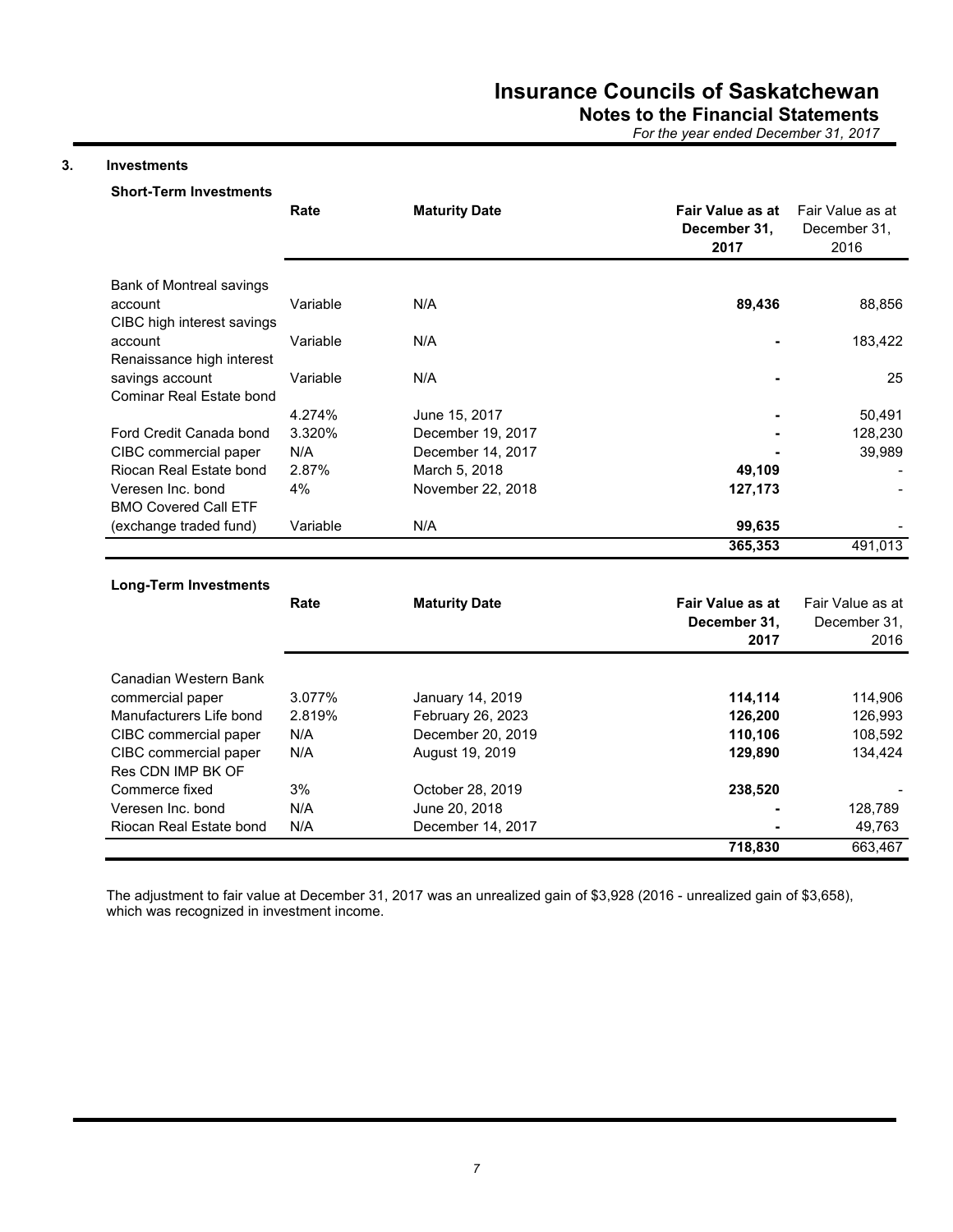## **Notes to the Financial Statements**

*For the year ended December 31, 2017*

#### **4. Capital assets**

|                         |         |                    | 2017            | 2016     |
|-------------------------|---------|--------------------|-----------------|----------|
|                         |         | <b>Accumulated</b> | <b>Net book</b> | Net book |
|                         | Cost    | amortization       | value           | value    |
| Computer hardware       | 200.841 | 128.223            | 72.618          | 97.763   |
| Computer software       | 343.719 | 342.774            | 945             | 26.589   |
| Furniture and equipment | 105.296 | 76.880             | 28,416          | 28.559   |
| Leasehold improvements  | 15.243  | 13.646             | 1.597           | 3,992    |
|                         | 665.099 | 561.523            | 103.576         | 156.903  |

#### **5. Intangible assets**

|                            |           |                    | 2017      | 2016      |
|----------------------------|-----------|--------------------|-----------|-----------|
|                            |           | <b>Accumulated</b> | Net book  | Net book  |
|                            | Cost      | Amortization       | value     | value     |
| Software development costs | 2,114,616 | 529.707            | 909.584 ا | 1.676.389 |

In 2016, ICS' computer system was replaced by a new online system and management determined a \$218,163 write off of the former system was required.

#### **6. Deferred tenant inducement**

|                                                                                           | 2017   | 2016   |
|-------------------------------------------------------------------------------------------|--------|--------|
| Tenant inducements included in lease agreement to be amortized over the term of the lease | 10.106 | 12.982 |

#### **7. Annual license renewal fees received in advance**

ICS typically receives payments from agents and agencies relating to the following period's licence renewal fees. This is recorded as deferred revenue on the statement of financial position. The amount of licence renewal fees paid in advance for 2017 is \$85,255 (2016 - \$87,970).

#### **8. Litigation reserve**

ICS has internally restricted funds within the litigation reserve for purposes of providing for any ongoing legal costs associated with defending ICS' rights to licence and regulate insurance agents, agencies, and adjusters within the Province of Saskatchewan.

#### **9. Software development reserve**

ICS has internally restricted funds within the software development reserve for purposes of offsetting future software development costs. By reserving these funds, ICS intends to be able to continue normal operations during future replacement of their computer system without facing immediate cash flow issues. During 2017, the Board approved a transfer of \$100,000 into the software development reserve from unrestricted net assets.

#### **10. Commitments**

ICS has annual lease payments under the current operating lease for its office space for the next year as follows:

2018 33,400